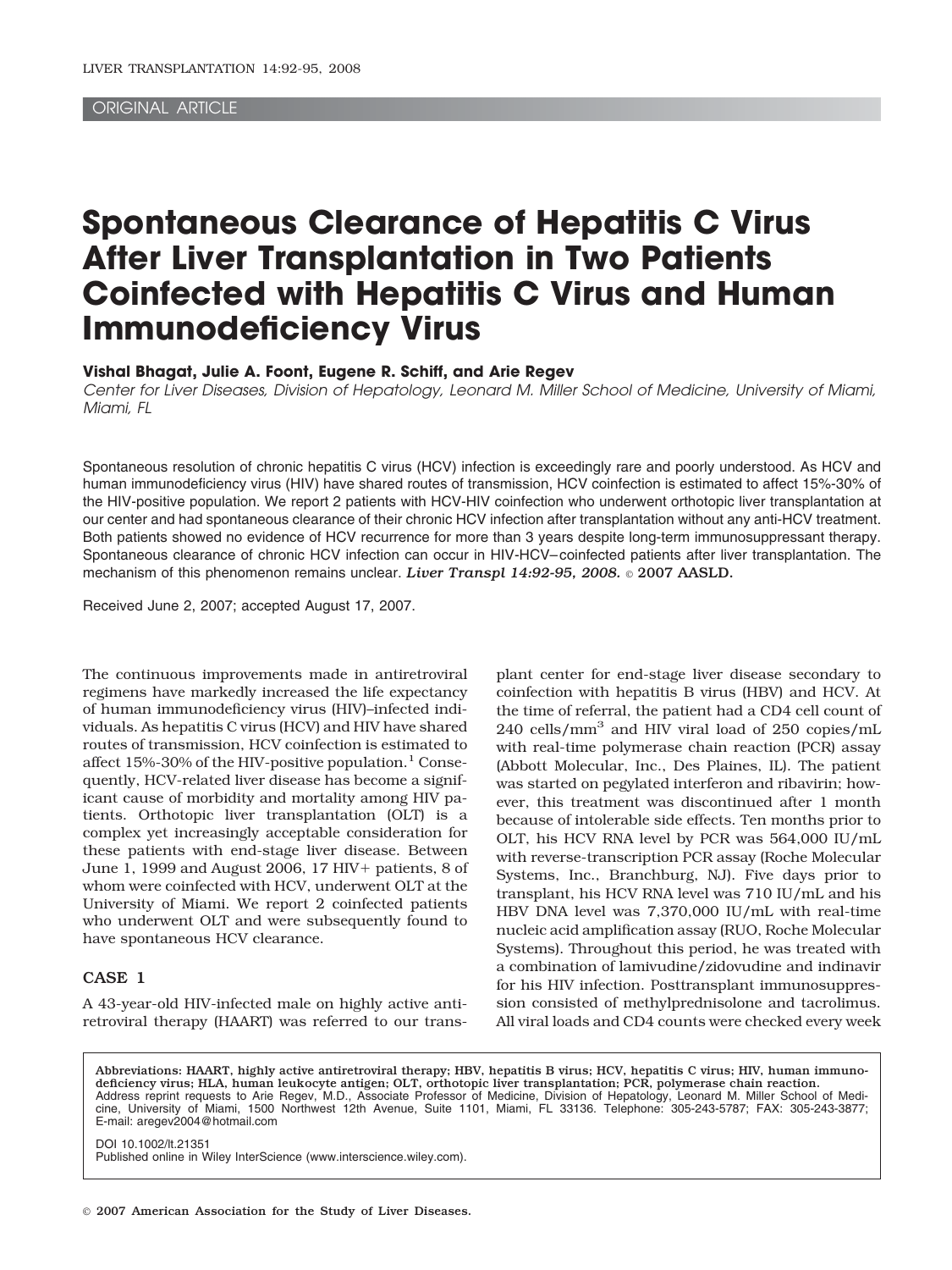

**Figure 1. HIV, HCV, and HBV viral loads and CD4() counts before and after OLT.**

Time (Months)

for 1 month, every month for 3 months, and every 2-3 months after 3 months post-OLT in both patients. Two weeks following transplantation, the patient was diagnosed with mild acute rejection that was managed with an increase in the dose of methylprednisolone. One month after OLT, he was discharged on lamivudine, zidovudine, tenofovir, and efavirenz. Tacrolimus level were maintained at 10-15 ng/mL during the first month after transplant and at 6-9 ng/mL thereafter for 1 year post-OLT. Two months after OLT, mycophenolate mofetil was added to his regimen because of rising creatinine on tacrolimus, and steroids were tapered and subsequently discontinued. Three months following transplantation, HBV DNA became and ultimately remained undetectable. HCV RNA became undetectable a month after transplantation and remained undetectable (<10 IU/mL) on repeated blood tests after 4 years without anti-HCV treatment (Fig. 1).

# CASE 2

A 44-year-old HIV-infected male on HAART was referred to our transplant center for end-stage liver disease secondary to chronic HCV infection. At the time of referral, his CD4 count was 244 cells/mm<sup>3</sup>, HIV RNA was undetectable, and HCV RNA was 450,000 IU/mL. He was started on standard interferon alpha-2a and ribavirin for 6 months followed by pegylated interferon alpha-2b with ribavirin for 3 months. All HCV treatment was stopped 6 months prior to transplantation because of pancytopenia and hepatic decompensation. Two months prior to transplantation, his HCV RNA was 326,000 IU/mL and his CD4 count was 192 with an undetectable HIV viral load. Following OLT, immunosuppression was achieved with methylprednisolone and tacrolimus. All viral loads and CD4 counts were checked every week for 1 month, every month for 3 months, and every 2-3 months after 3 months post-OLT. Three days after OLT, a liver biopsy revealed hepatocellular necrosis suggestive of preservation injury, which was managed conservatively, with improvement in liver function tests observed within several days. A subsequent episode of acute rejection 2 weeks post-OLT was managed with the addition of muromonab-CD3. The CD4 count at that time was 574 cells/mm<sup>3</sup>, but HCV RNA was not measured at the time of this episode. After 1 month of hospitalization, the patient was discharged on prednisone, tacrolimus, lamivudine, stavvdi, and efavirenz. Tacrolimus level was maintained at 10-15 ng/mL during the first month, 8-10 ng/mL for 1-3 months, and 6-9 ng/mL thereafter for 1 year post-OLT. After transplantation, his CD4 counts ranged from 180 to  $574$  cells/mm<sup>3</sup> with an undetectable HIV viral load. A blood test for HCV RNA by PCR 30 days post-OLT yielded undetectable HCV RNA. The HCV RNA

LIVER TRANSPLANTATION.DOI 10.1002/lt. *Published on behalf of the American Association for the Study of Liver Diseases*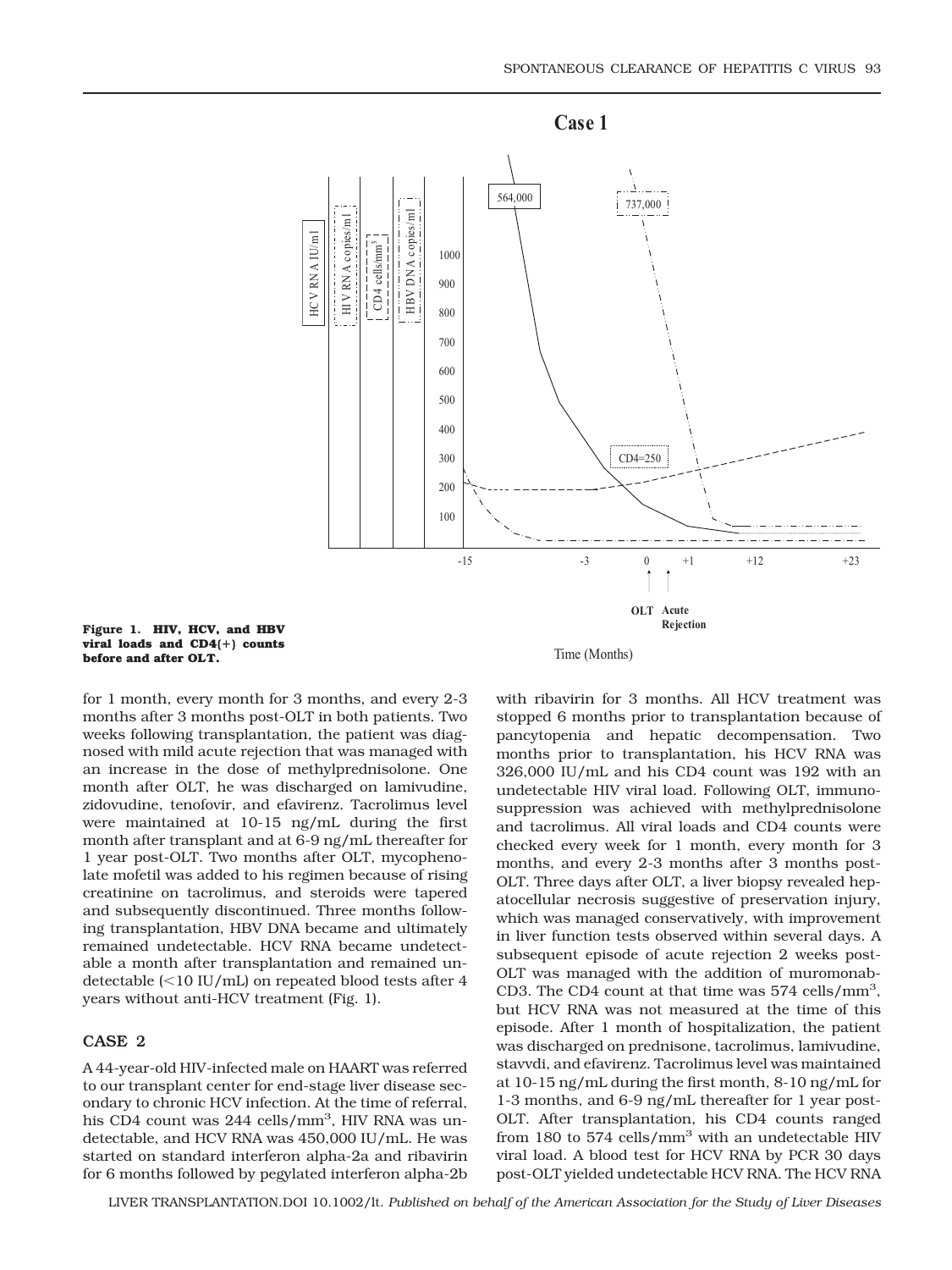

Time (Months)

**Figure 2. HIV and HCV viral loads and CD4() counts before and after OLT.**

level remained undetectable (<10 IU/mL) on repeated blood tests 3 years following transplantation without anti-HCV treatment (Fig. 2).

# DISCUSSION

Mortality among HIV-HCV– coinfected patients is significantly higher with respect to other patient populations awaiting liver transplantation. Thus, earlier transplantation has been suggested in this patient population. $2.3$ Posttransplantation management of both infections with concomitant immunosuppressive therapy poses a complex challenge. Drug interactions may prevent physicians from optimizing both HAART and anti-HCV treatments.4,5 Consequently, opportunistic infections, anemia, neutropenia, and thrombocytopenia are frequently encountered complications. To date, response rates to HCV treatment in the posttransplant HIV-HCV– coinfected population are lower than those seen in recipients solely infected with HCV.<sup>6</sup> In HIV-HCV-coinfected individuals, host genetic factors appear to play a role in both the development of fibrosis and the response to HCV therapy. Allelic variations in proteins critical to the inflammatory response found in these patients may alter hepatic response to HCV and thus alter the severity of infection.7

Spontaneous resolution of chronic HCV infection is exceedingly rare and poorly understood. Both host and viral factors that may influence HCV chronicity are not completely clear. Genetic variability of the virus allows it to evade the immune system, whereas host human leukocyte antigen (HLA) class II genotype plays an important role in host susceptibility. Both DQB1\*0301 and DRB1\*1101 HLA alleles are thought to be protective through more effective presentation of HCV epitopes to  $CD4(+)$  T lymphocytes. This leads to increased resistance to chronic HCV infection in patients who possess them.<sup>8</sup> Moreover, interleukin-10 haplotypes are possible predictors of spontaneous clearance of HCV infection.<sup>9</sup>

Here we report 2 HIV-HCV– coinfected patients who experienced spontaneous resolution of chronic HCV infection following OLT in the absence of anti-HCV treatment. This phenomenon, although reported among transplant recipients solely infected with  $HCV$ ,  $10-12$  had never been described in HIV-HCV– coinfected patients until the 2006 annual meeting of the American Association for the Study of Liver Diseases.13 Immune response measured by proliferative T-cell response and cytokine production (gamma-interferon and interleukin-10) after HCV-specific stimulation in cultured peripheral blood mononuclear cells despite immunosuppression may have contributed to HCV clearance.<sup>9</sup>

We propose that concomitant infection with hepatitis B in case 1 may have induced an immune response that

LIVER TRANSPLANTATION.DOI 10.1002/lt. *Published on behalf of the American Association for the Study of Liver Diseases*